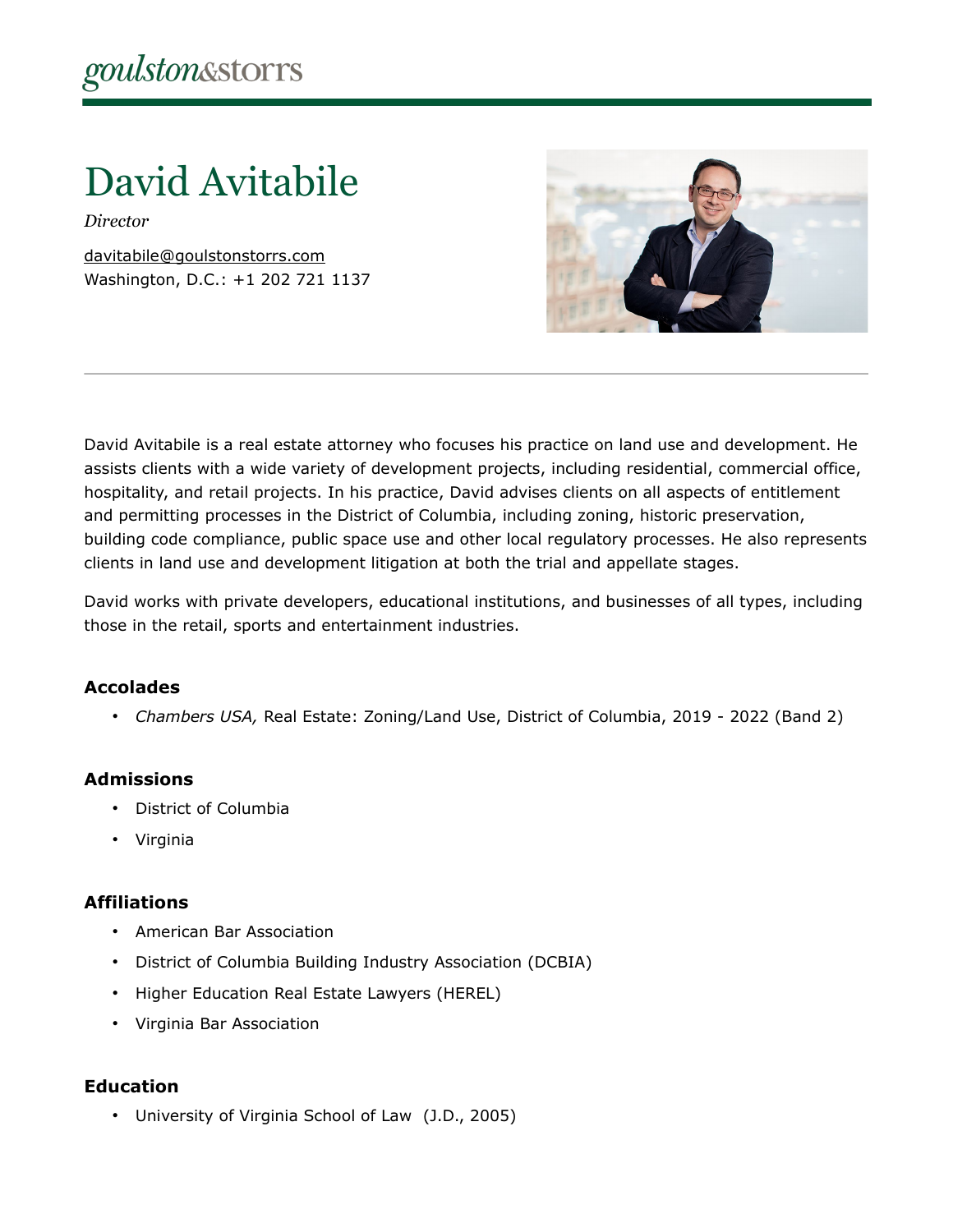• Georgetown University (B.A., *magna cum laude*, 2000) o with honors

# Representative Matters

## **Georgetown University and Medstar Georgetown University Hospital Campus Plan and Approvals**

Representation of Georgetown University in the approval and implementation of its 2017 Campus Plan and related approvals for its clinical partner, MedStar Georgetown University Hospital, including advising Georgetown on all aspects of the planning, zoning, and community engagement process.

## **Forest City Washington Zoning, Planning, Historic Preservation Matters and Negotiation of Development Agreements**

Representation of Forest City Washington in zoning, planning, historic preservation, public space, and permitting requirements as well as the negotiation of development agreements with city agencies and entities related to the development of a new mixed-use neighborhood known as The Yards.

#### **Multifamily Residential and Commercial Developer Approvals**

Counsels and represents multiple multifamily residential and commercial developers in zoning entitlement approvals, including planned unit development, design review and variance relief, as well as preservation, building code and public space approvals.

#### **University and Nonprofit Institution Campus Plan Approval**

Counsels major universities and nonprofit institutions, including Georgetown University and The George Washington University, in connection with the approval of campus plans as well as new construction and related permitting, compliance and regulatory advice.

## **Mixed-Use Development for Arts, Medical and Other Institutional Uses**

Representation of multiple private and non-profit organizations in the development and implementation of coordinated mixed-use developments for arts, medical, and other institutional uses.

## **Boston Properties and the George Washington University Zoning and Public Space Approvals**

Representation of Boston Properties, Inc. and the George Washington University in connection with zoning and public space approvals for a proposed new trophy office and retail development at 2100 Pennsylvania Avenue, NW.

## **Museum of the Bible Zoning, Historic Preservation and Permitting**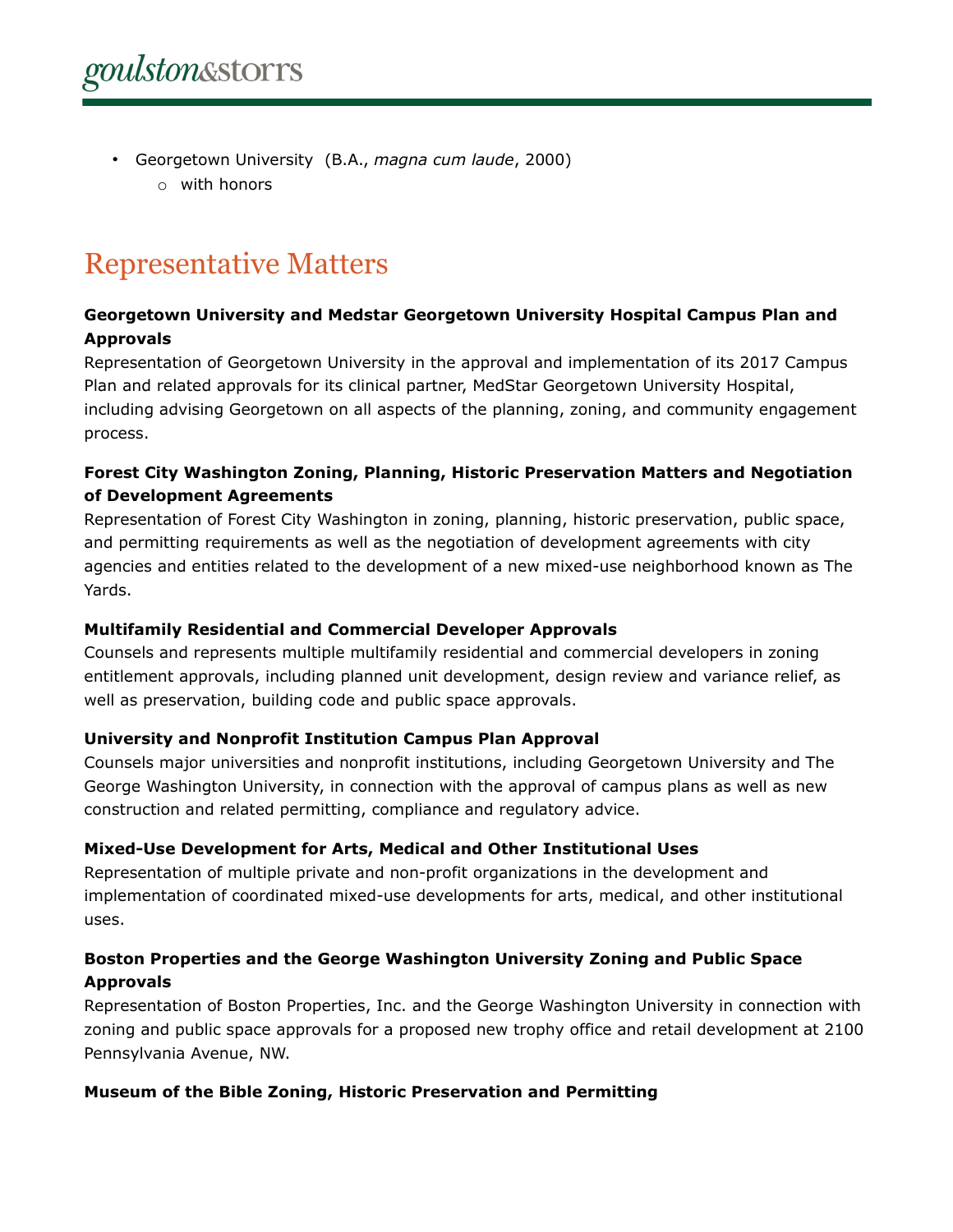Representation of the Museum of the Bible in the zoning, historic preservation, public space and permitting requirements related to the establishment of a major new museum in Southwest Washington, D.C.

## **Zoning, Public Space and Permitting Approvals and Agreement and Covenant Negotiations**

Representation of a major local commercial property owner in the zoning, public space, and permitting approvals as well as negotiation of related development agreements and covenants related to the construction of a major office building addition to an existing international organization's headquarters in Northwest Washington, D.C.

## **Giant/Stop & Shop Zoning and Permitting Approvals and Related Appellate Litigation**

Representation of Giant/Stop & Shop on the zoning and permitting approvals as well as related appellate litigation for the development of a new grocery store and related mixed-use project in Northwest Washington, D.C.

## **International Arts & Artists Dupont Circle Headquarters Acquisition, Financing and Land Use Approvals**

Representation of, on a pro bono basis, International Arts & Artists in the acquisition, financing, and land use approvals for a new headquarters in the Dupont Circle area of Washington, D.C.

## Publications

January 14, 2022 **D.C. Zoning Commission Responds to Two of Attorney General's Inclusionary Zoning Proposals**

August 28, 2020

**State of Play: Reopening Considerations for College and University Athletic Programs**

July 6, 2020

**New York's "Tenant Safe Harbor Act" – Extended Restrictions Signed Into Law**

June 4, 2020 **PPP Update - Paycheck Protection Flexibility Act**

May 16, 2020

**PPP Alert – SBA Releases Loan Forgiveness Application and Instructions**

May 13, 2020 **IMPORTANT: SBA Update on "Good-Faith Certification" for PPP Loans**

May 1, 2020